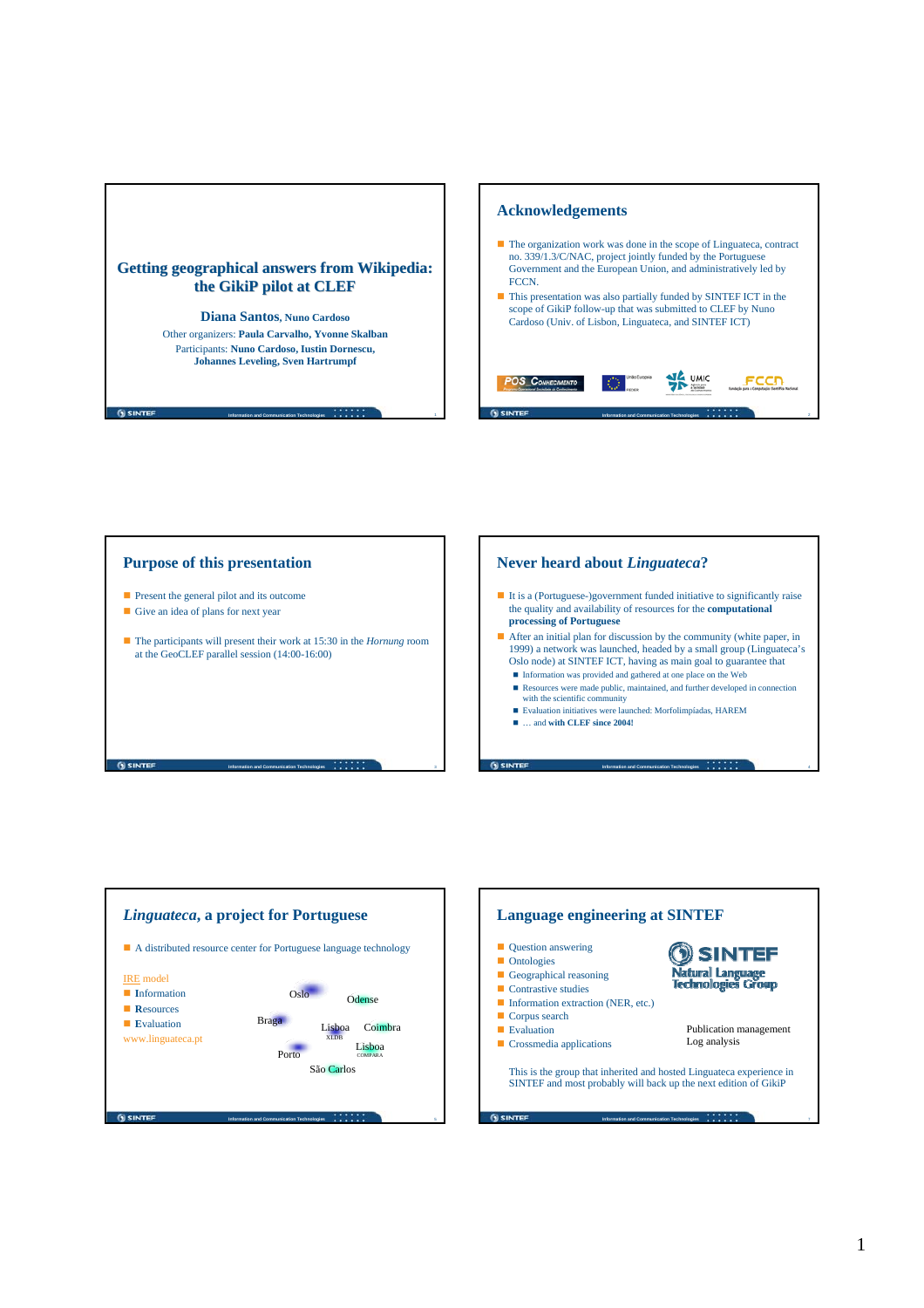

In 2007, we had German, Portuguese and English

### **Topic titles in GikiP 2008**

**N** SINTEF

**G** CINTER

English topic title  $\label{thm:1}$  Which waterfalls are used in the film "The Last of the Mohicans"? Which Vienna circle members or visitors were born outside the Austria-Hungarian empire or Germany?  $GP2$ 

**Information and Communication Technologies**

- when venta circle members or visitors were oorn outside the Austral-run<br>empire or Germany?<br>Protugase rivers that flow through cities with more than 150,000 inhabitants<br>Which Swiss cantous border Germany?<br>Which Swiss canto
- 
- 
- 
- 
- 
- 
- 
- 
- 

**Topic titles in GikiP 2008**   $\begin{array}{c} \textbf{ID} \\ \textbf{GPI} \\ \textbf{GP2} \end{array}$ English topic title<br>
Which waterfalls are used in the film "The Last of the Mohicane"?<br>
Which Vienna circle members or visitors were born outside the Austria-Hung<br>
empire or Germany? which vienta circle members or visitors were born outside the **Austra-Hur**<br>empire or Germany?<br>**Exity increase that flow through cities with more than 150,000 inhabitants**<br>**Exity increase that flow through cities with more**  $_{\mathrm{GP4}}^{\mathrm{GP3}}$ GP5<br>GP6<br>GP7<br>GP9<br>GP10<br>GP11<br>GP12<br>GP14<br>GP14<br>GP15

**Information and Communication Technologies**

**Information and Communication Technologies**

**G** SINTEF

**GISINTEE** 

**Which Spanish writers lived in America in the XIX century?** Answers in a lot of Wikipedia languages Kind of answers: NE (names) **Assessment relatively easy Promotes multilinguality and crosslinguality** 

**Information and Communication Technologies** 11



- consistency
- According to some, documents are well written, constantly reviewed and their content validated
- Rich content, structure and metadata that can be explored (categories, infoboxes, links)
- **Multimedia resource**

**SINTER** 

■ Widely used!!!! A lot of users with a lot of different information needs

**Information and Communication Technologies**



## 2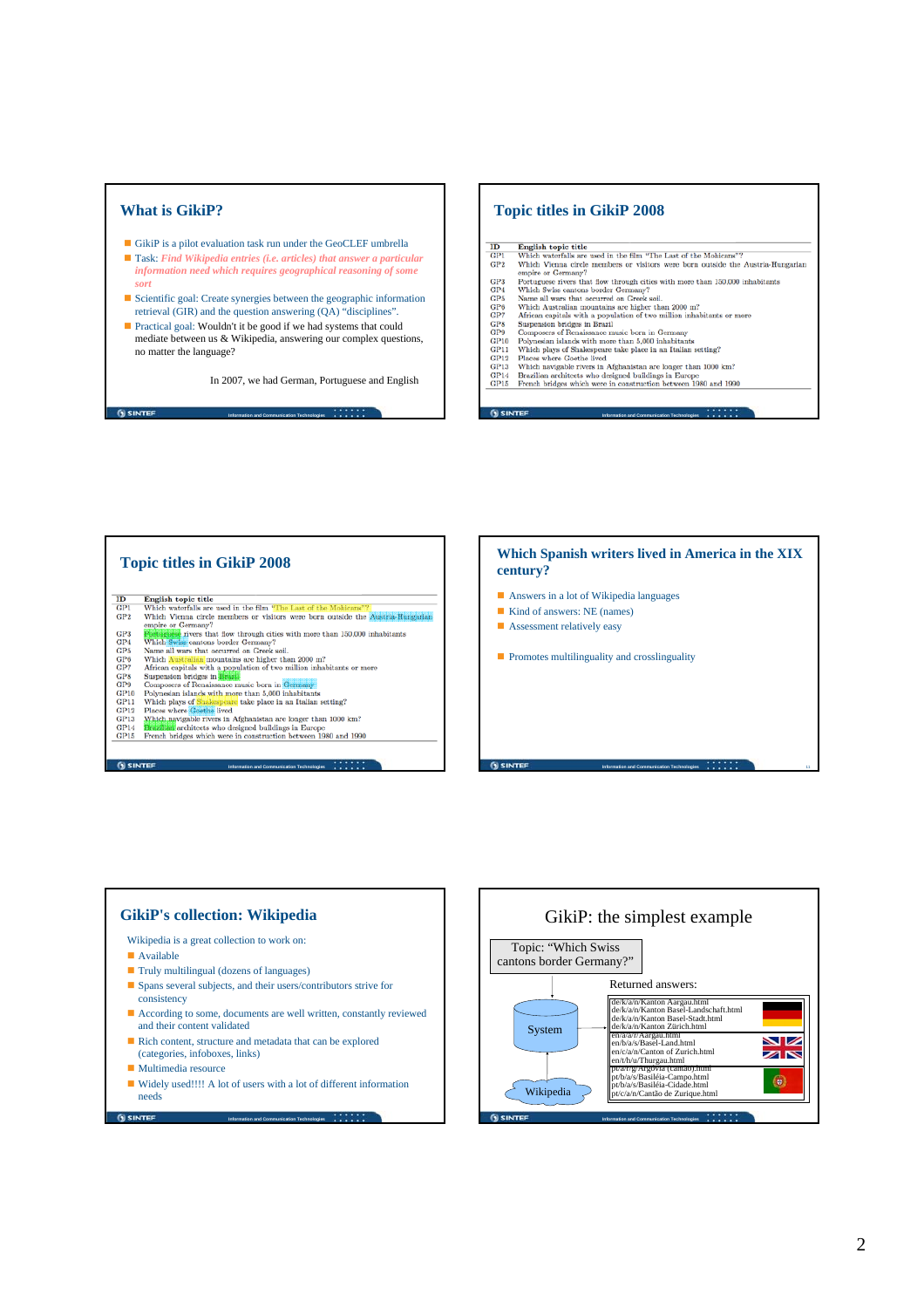

**G SINTER** 

**SINTER** 

- ...understand what the topic really wants (a list of cities, rivers or mountains), and its restrictions (a given population/length/height threshold)
- ...reason over the Wikipedia collection and over the geographic domain (i.e., "does this river flows to the Atlantic Ocean?")

**Information and Communication Technologies**

■ ...return Wikipedia pages for the answers: not lists, not overview pages, just the answers.





- *Australia*: both a continent and a country in EN, but only a country in PT (continent: *Oceânia*)
- Topic: *The highest mountains of Australia*...



**Information and Communication Technologies**

# **Interesting issues (3)**

- Different languages, different information sources, different data Ex: *African capitals with more than x habitants*
- 





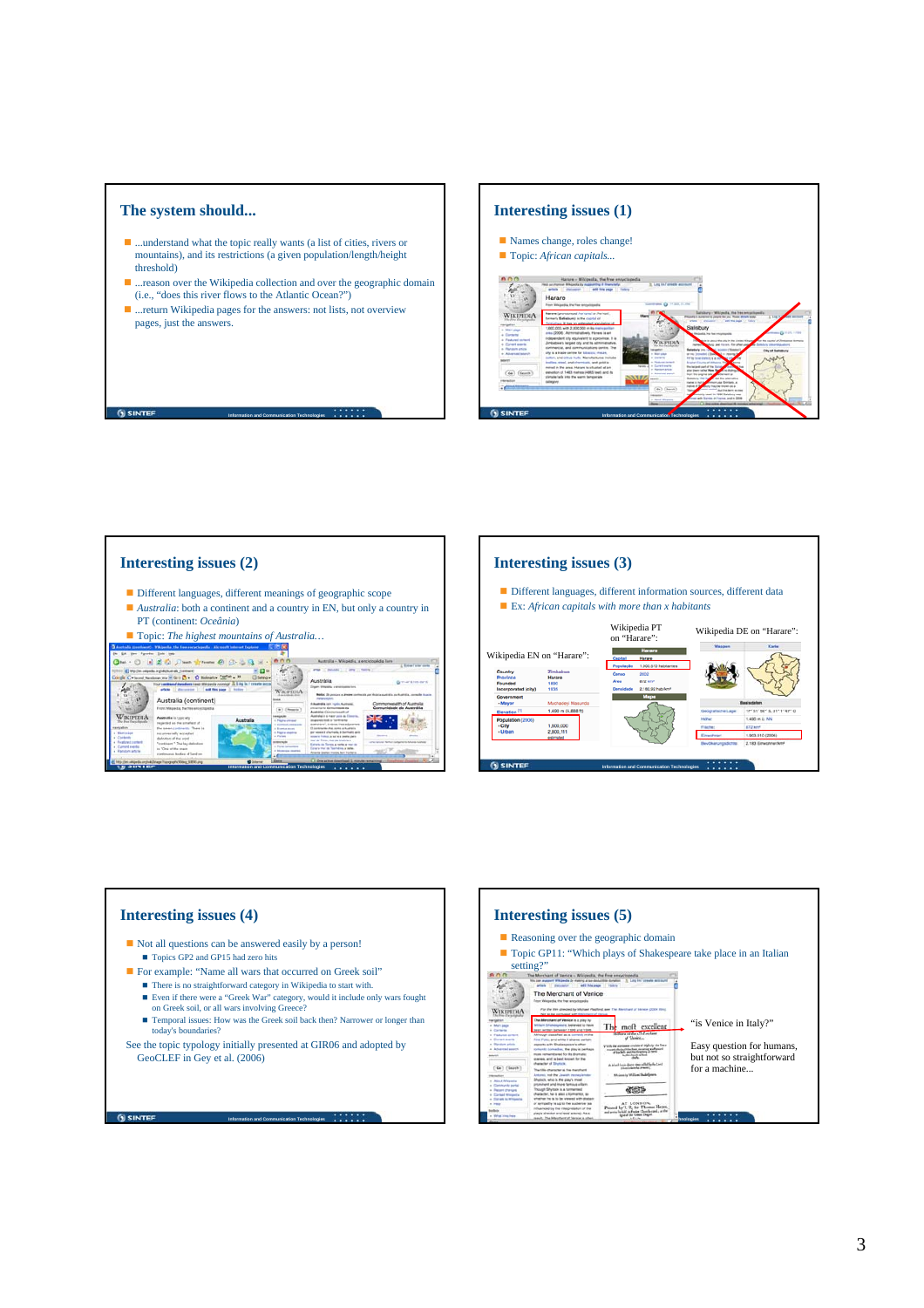





# **Information and Communication Technologies** 23 **GikiP 2008: aggregated results** Topic results correct **6** GP1 **5 1** 20% waterfalls **GP7 90** 33 36.6% African capitals<br> **GP10** 53 2 3.8% Polynesian islan 3.8% Polynesian islands **GP11** 35 23 **65.7%** Shakespeare Total 662 179 27.0% German (4) 33.2 (22.6; 26.6; 34.7; 49.0) ■ English (3) 35.0 (19.4; 20; 65.7)<br>■ Portuguese (3) 14.2 (4.1; 10.0; 28.6) **Portuguese (3)** 14.2<br> **Other (5)** 25.3  $(3.8; 11.1; 30.4; 36.7; 44.4)$

#### **GikiP's evaluation measure:** N\*N/total\*mult **Directly proportional to the number of correct hits (N): the more** correct answers the system gets, the better ■ **Directly proportional to the system's precision (N/total)**: the less incorrect answers the systems gets, the better **Directly proportional to multilinguality (mult)**: the more languages it retrieves answers in, the better Should depend of the existence of answers in that language ■ Should filter out exactly similar answers, and/or present them together Should be especially aware of non-transparent mappings, or inconsistent mappings (so that the multilinguality was really useful even for a monolingual user)

**SINTER** 

**Information and Communication Technologies** 24